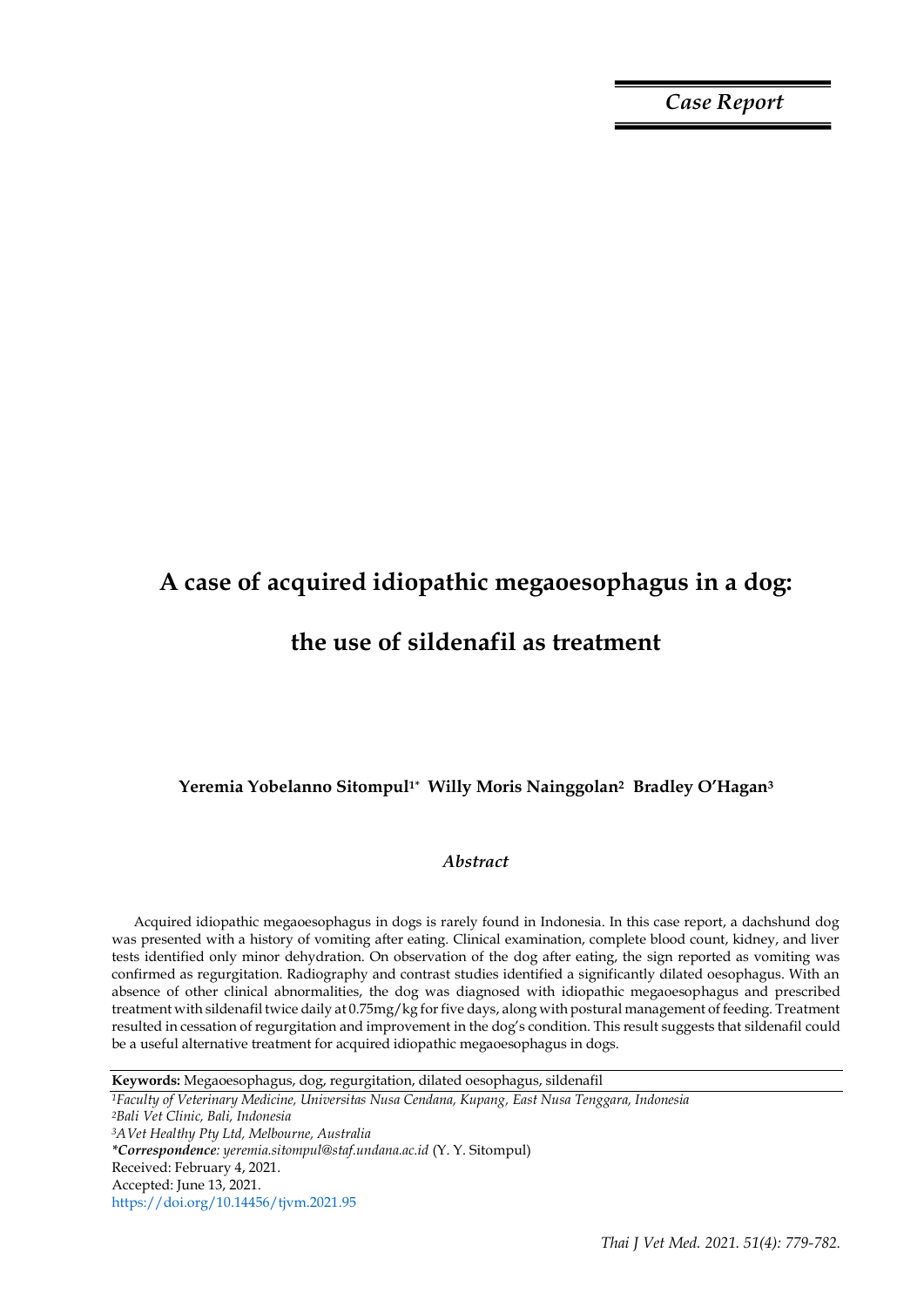### *Introduction*

Megaoesophagus is a disease of the oesophagus resulting from abnormal motility, leading to dilation (Hall *et al*., 2005). Megaoesophagus is more common in dogs, rarely occurring in cats. It may be congenital idiopathic, acquired idiopathic, or secondary. Congenital megaoesophagus is a dilatation of megaoesophagus that occurs in puppies 10-weeks or younger (Quintavalla *et al*., 2017). Acquired idiopathic megaoesophagus occurs in adult dogs and the cause is unknown (Hall *et al*., 2005). Secondary megaoesophagus is associated with other diseases, such as myasthenia gravis, hypothyroidism and oesophageal cancer (Nakagawa *et al*., 2019).

In addition to weight loss, the main symptom of megaoesophagus is regurgitation (Nakagawa *et al*., 2019). This may be mistaken with vomiting by the owner and the vet, subsequently, misleading the diagnosis (Quintavalla *et al*., 2017). As megaoesophagus is often concurrently associated with aspiration pneumonia and may be fatal (Hall *et al*., 2005; Kanemoto *et al.,* 2017), dogs presenting with megaoesophagus are usually given a guarded prognosis for survival.

Thoracic radiography may be reliable in diagnosing megaoesophagus (Hall *et al*., 2005). Consistently effective treatments for megaoesophagus are still unavailable (Quintavalla *et al*., 2017). Surgical approaches to the lower oesophageal sphincter (LOS) have given unsatisfactory treatment results (Diamant *et al*., 1974).

Relaxing the LOS is important an important therapeutic aim, allowing the oesophagus to empty (Quintavalla *et al*., 2017). Megaoesophagus may develop when the LOS fails to relax in response to the accumulation of ingesta in oesophagus. According to Quintavalla *et al*. (2017), administering sildenafil can relax the LOS and improve the condition of dogs with congenital idiopathic megaoesophagus. Therefore, sildenafil was used to treat a dog patient with acquired idiopathic megaoesophagus in this case report.

## *Clinical description*

A 14-month-old, 6,7 kg neutered male dachshund dog named Douglas was referred to the Bali Vet Clinic with a two week history of persistent vomiting after eating The dog had been appropriately vaccinated and dewormed. The dog showed active, good appetite, and no indication of infection during examination. Initially the dog was hospitalised with conservative therapy, including bland diet (Hills Prescription Diet® A/D Urgent Care – Chicken), cefotaxime (22 mg/kg IV BID), dexamethasone (0.1 mg/kg SC once), vitamin B complex injection (0.1 mg/kg IV once), ondansetron (0.5 mg/kg IV BID) and sucralfate (500 mg PO BID). After three days the dog presented with no signs of improvement. On re-examination the dog was found to be bright, alert and clinically normal apart from mild dehydration (<5%). Evaluation of a complete blood count and serum biochemistry revealed no abnormalities. Approximately 15 minutes after beginning to eat the dog was seen to passively bring up food that was still in the form that had been ingested, confirming that what the owner had called vomiting was actually regurgitation.

Lateral (figure 1a) and ventrodorsal (figure 1b) thoracic radiographs suggested dilatation of the oesophagus, with no evidence of aspiration pneumonia. Contrast radiography was performed after the administration of a barium meal, confirming oesophageal dilatation. Considering the absence of other clinical signs and laboratory abnormalities, megaoesophagus secondary to other disease was considered unlikely. Therefore, according to physical examination and laboratory results, the diagnosis in this case was acquired idiopathic megaoesophagus.



**Figure 1** Thoracic radiograph of the oesophagus.

a, ventral view of the radiograph showed the accumulation of barium (radiopaque) in the lower oesophagus (white arrow).

b, lateral view of the radiograph showed the accumulation of barium in the middle and lower oesophagus (arrow).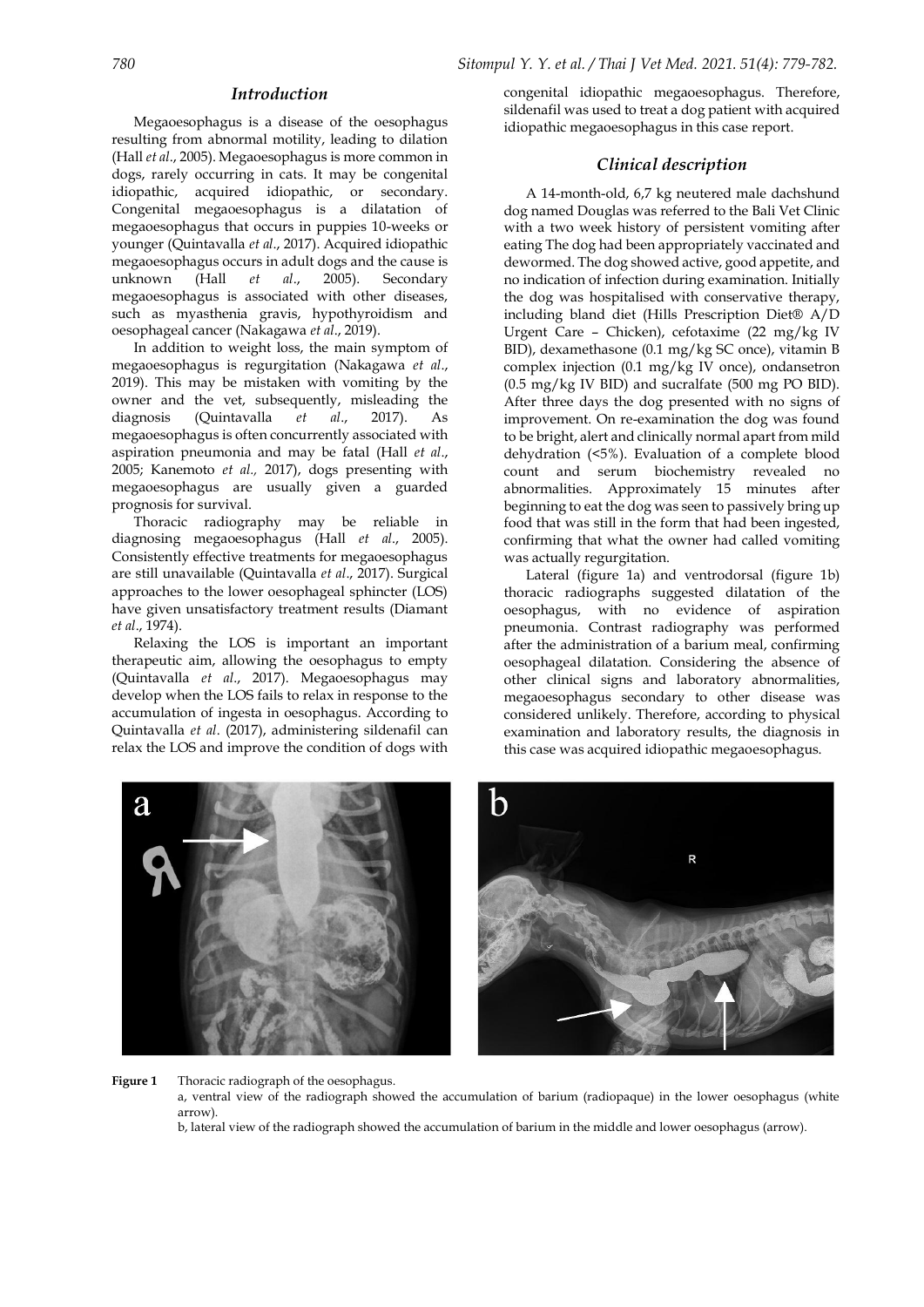After finding the dilatation of the oesophagus, the treatment were an intravenous infusion of lactated ringer solution was administered at 3 mL/kg/hr to correct hydration status and the dog was fed A/D diet using postural management twice daily and hospitalized for the three days.

Prior to discharge, postural management of feeding was demonstrated to the owner, feeding the dog in an elevated manner and maintaining the dog in an upright position for 30 minutes after eating and drinking.

Five days after discharge, the owner informed that the dog still had regurgitation even though in lower frequency than before. Therefore, the owner was suggested to do a trial of sildenafil administration. The owner agreed and then was instructed to administer his dog 0.75 mg/kg sildenafil 1 hour before feeding twice daily for the next 5 days. On follow-up discussion with the owner seven days after administering sildenafil and continuing postural management of feeding, the owner reported no further regurgitation after eating. Post-treatment radiographic examination was not undertaken because the owner was satisfied with the result and thought that his dog did not need further examination. A year later the dog was brought to the clinic for vaccination and the owner informed that the dog never showed regurgitation anymore.

#### *Discussion*

Generally, megaoesophagus is characterized by persistent regurgitation and weight loss. The occurrence of those symptoms and thoracic radiograph showing a dilated oesophagus underlies the diagnosis of megaoesophagus. Unlike secondary megaoesophagus, where treatment of the primary disease will often resolve the megaoesophagus, treatment of congenital and idiopathic megaoesophagus is not usually curative and mostly aimed at symptomatic treatment (Simpson, 1994).

Several drugs have been used to investigated for idiopathic megaoesophagus in dogs, such as metoclopramide and cisapride. These drugs mainly act to increase the contraction of oesophageal muscle, with the aim to move food into the stomach. However, these prokinetic agents work on smooth muscles, and are therefore ineffective in dogs as the muscle of the oesophagus is striated (Washabau, 2003). Moreover, metoclopramide and cisapride may stimulate LOS contraction which contain smooth muscle, worsening the megaoesophagus (Quintavalla *et al*., 2017).

Besides promoting oesophagus contraction, another therapeutic strategy that may apply is to relax LOS tone. The goal is to facilitate the emptying of the oesophagus by opening LOS so the ingesta will move into the stomach. Sildenafil is proven can relax the LOS in human, cats, and dogs (Quintavalla *et al*., 2017). This drug indirectly enhances the action of nitric oxide (NO) as a neurotransmitter, stimulating the relaxation of LOS. Endogenous NO can induce LOS smooth muscles to relax through the synthesis of cyclic guanosine monophosphate (cGMP). Sildenafil is a selective phosphodiesterase-type 5 (PDE-5) inhibitor. PDE-5 reduces the synthesis of cGMP, therefore, inhibition of PDE-5 facilitates endogenous NO accumulation and LOS relaxation (Zhu *et al*., 2007). As the canine oesophageal muscle, excluding the LOS, is striated, sildenafil may not hinder oesophageal peristalsis in dogs (Quintavalla *et al*., 2017). In humans, sildenafil did not induce gastroesophageal reflux (Kim *et al*., 2006). This may also be the case in dogs.

This is the first published case report of successful treatment of acquired idiopathic megaoesophagus with sildenafil alongside feeding management. The decision to utilise sildenafil in this case was prompted by a recently published study (Quintavalla *et al*., 2017) of sildenafil (1 mg/kg BID) as a treatment for congenital megaoesophagus. The dosage of Sildenafil in this case was 0,75 mg/kg BID, which is still following the recommended dosage, 0,5 - 2,7 mg/kg PO q8-24h (Ramsey, 2017). the dose of Sildenafil, in this case, did not follow the dose from Quintavalla *et al*. (2017) at the beginning because it was thought that the smaller dose would be sufficient to prevent regurgitation when the dog was also held upright for a while after eating and drinking. This dose 0,75 mg/kg was simply the median of the minimum dose (0,5 mg/kg) recommended by Ramsey (2017) and the dose used in the study (1 mg/kg) of Quintavalla *et al*. (2017). If there were no improvement, the next dosage used would be 1 mg/kg BID, following Quintavalla *et al.* (2017). Evidently, this first dose,  $0.75 \text{ mg/kg}$ , has been able to improve the dog condition. It showed that the dosage of Sildenafil in this case, 0,75 mg/kg BID, can be used as a megaoesophagus treatment alongside feeding management.

The most frequent side effects of Sildenafil in humans is cardiac arrhythmia (Shinlapawittayathorn, 2005). On the contrary, to date, no study was published about the adverse effects of Sildenafil over time in dogs. Based on the study from Quintavalla *et al*. (2017), it is safe to use Sildenafil twice a day for 14 days in dogs. Kellum and Stepien (2007) stated that 4 of 22 dogs (18%) in their study showed side effects, which are lethargy, somnolence, clear nasal discharge, and erect ears after Sildenafil treatment. However, due to the use of other multiple medications alongside Sildenafil in the study, it becomes debatable whether the Sildenafil alone can cause those side effects. A research study (Saetang and Surachetpong, 2020) found no significant difference in routine hematological and blood chemical results between the placebo and sildenafil groups on day 7 and from day 0 to day 7 in the sildenafil group. Therefore, Sildenafil is safe as a treatment for dogs, particularly in the short term. Feeding and holding the dog upright for a while after eating and drinking is still necessary to prevent regurgitation due to megaoesophagus (Quintavalla *et al*., 2017).

In conclusion, sildenafil (0,75 mg/kg, BID) may be an effective drug for symptomatic regurgitation in dogs with idiopathic megaesophagus, decreasing the LOS tone and allowing food to move into the stomach. Sildenafil is considered to have no side effects, particularly for a short term treatment in dog. As idiopathic megaesophagus is an uncommon presentation for dogs in Indonesia veterinary clinics, it will be difficult to investigate this further, however a prospective randomized controlled trial would be